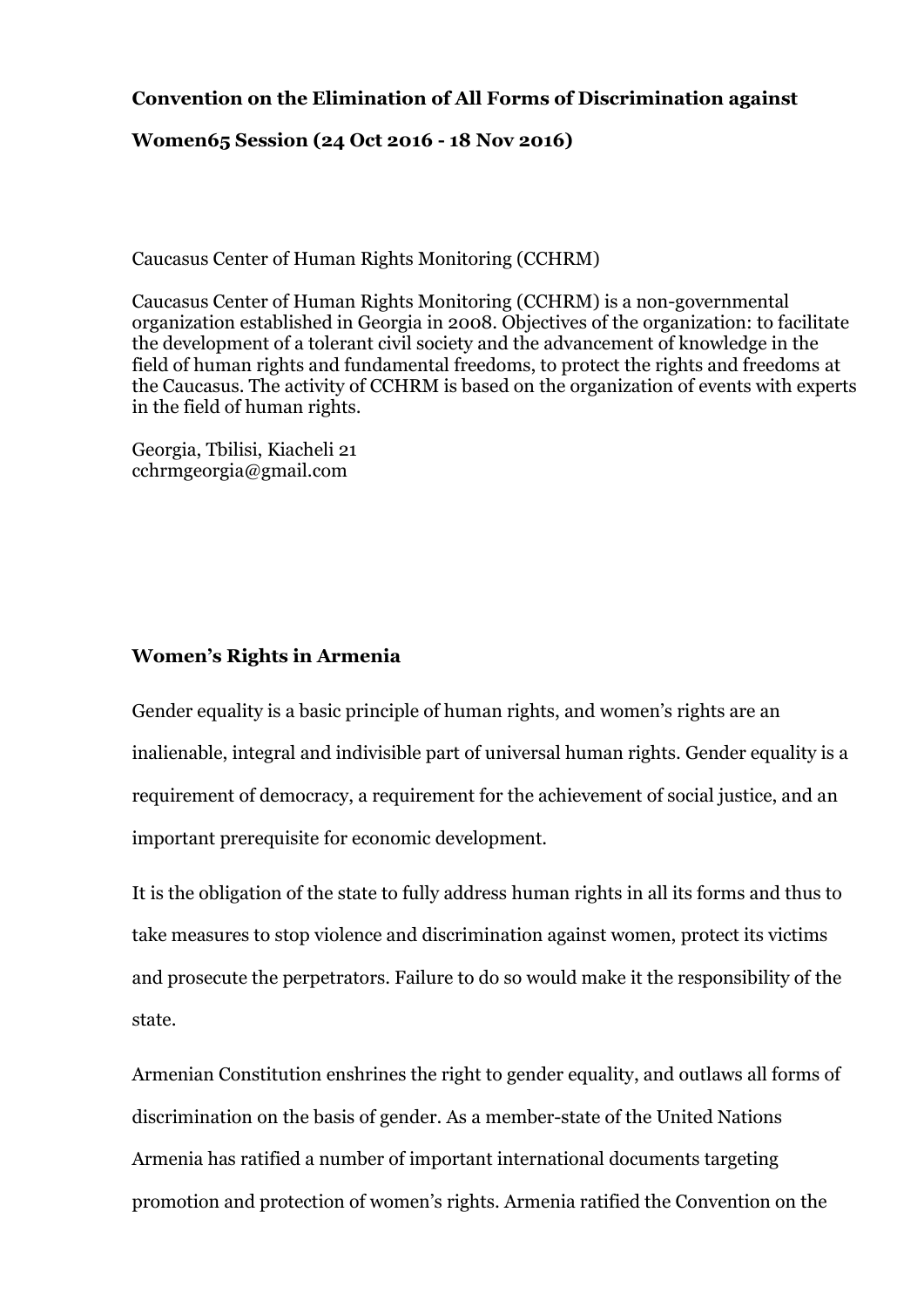Elimination of All forms of Discrimination against Women (CEDAW) in 1993, and the Optional Protocol on violence against women in 2006. Armenia is a member of the Council of Europe and ratified the European Convention on Human Rights in April 2002.

However, women, which constitute over half of the Armenian population, systematically face discrimination in the economic, social, cultural and public life of the country. Women continue to be particularly affected by the ongoing transition to a market economy, poor economic development, high levels of unemployment, poverty, male outmigration, especially in recent years<sup>1</sup>. According the World Economic Forum's Global Gender Gap Report 2015, estimated earned income is double higher for male workers. On average, in Armenia, for every \$1 woman earns, a man earns \$2.04. In Armenia, the average annual salary for a woman is \$5,276.95 and average annual salary for a man is \$10,854.23.

Political empowerment is a weak place in Armenia action plan to prevent discrimination against women2. Extensive gender bias still hampers the effective empowerment and equal treatment of women. In the private sphere, women are still seen as responsible for childcare and all domestic work3.

"Gender inequality and violence against women are serious human rights concerns in Armenia. More vigorous efforts are needed to address them," said Nils Muižnieks, Council of Europe Commissioner for Human Rights4. The Commissioner drew attention to the social attitudes accepting and justifying violence against women in some cases, thereby helping to hide perpetrators from accountability. He was informed that a

<u>.</u>

<sup>3</sup>[http://www.armstat.am/en/?nid=45&year=2015N](http://www.armstat.am/en/?nid=45&year=2015)ational Statistical Service of the Republic of Armenia

<sup>1</sup><http://www.armstat.am/en/?nid=45&year=2015> National Statistical Service of the Republic of Armenia <sup>2</sup><http://reports.weforum.org/global-gender-gap-report-2015/economies/#economy=ARM> World Economic Forum

<sup>4</sup>Report by Nils Muižnieks, **Council of Europe Commissioner for Human Rights**, following his visit to Armenia, from 5 to 9 October 2014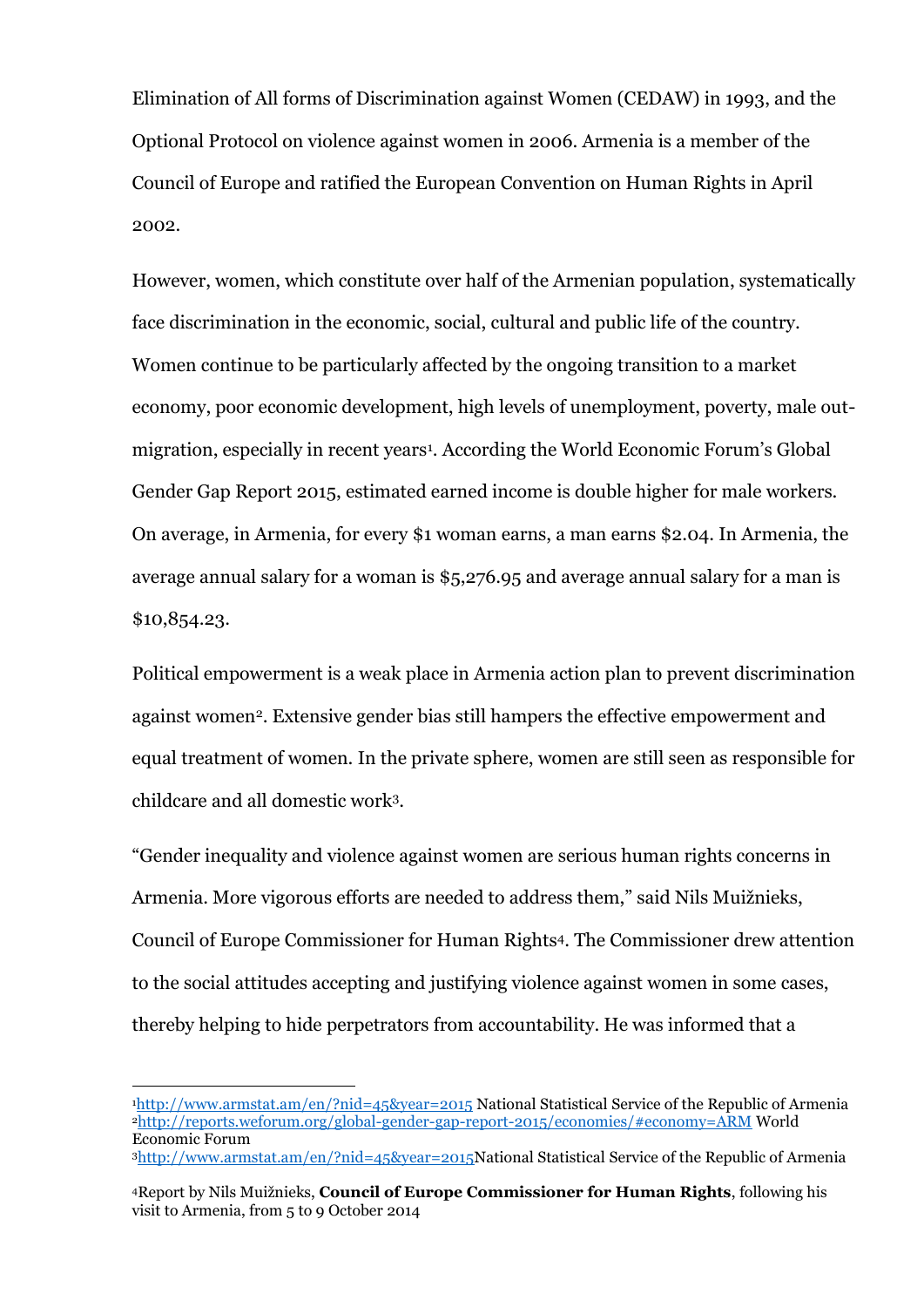number of political leaders, including parliamentarians, have denied the problem of domestic violence in Armenia and even justified it in some cases. The Commissioner systematically raised this issue with his official interlocutors at national level and encouraged them to send a clear message of "zero tolerance" for violence against women5. Evidence demonstrates that the Armenian gender equality policy and women's empowerment needs to be more elaborated.

### **Domestic Violence**

-

Domestic violence shall mean all acts of physical, sexual, psychological or economic violence that occur within the family or domestic unit or between former or current spouses or partners, whether or not the perpetrator shares or has shared the same residence with the victim.

According to a 2011 survey conducted by the National Statistical Service of Armenia and the UNFPA, 71 8.9% of women taking part in the survey experienced at least one form of physical violence by an intimate partner. The survey revealed that most instances of physical violence against women are committed in the family. It also notes that 25% of women reported having been subjected to at least one form of psychological violence, more than half women admitted having experienced at least one form of sexual violence by their intimate partner. Further, 61.7% of the surveyed women reported having endured some form of controlling behavior by an intimate partner - through restricting contacts with family and friends, controlling movement or any undertaking outside the household, or making a woman seeking permission for accessing health services<sup>6</sup>. Another survey on domestic violence released in 2011 by the NGO Proactive Society with the support of the OSCE Office in Yerevan doscovered that 59.6% of the respondents fell

<sup>5</sup>Report by Nils Muižnieks, **Council of Europe Commissioner for Human Rights**, following his visit to Armenia, from 5 to 9 October 2014

<sup>6</sup>Report by Nils Muižnieks, **Council of Europe Commissioner for Human Rights**, following his visit to Armenia, from 5 to 9 October 2014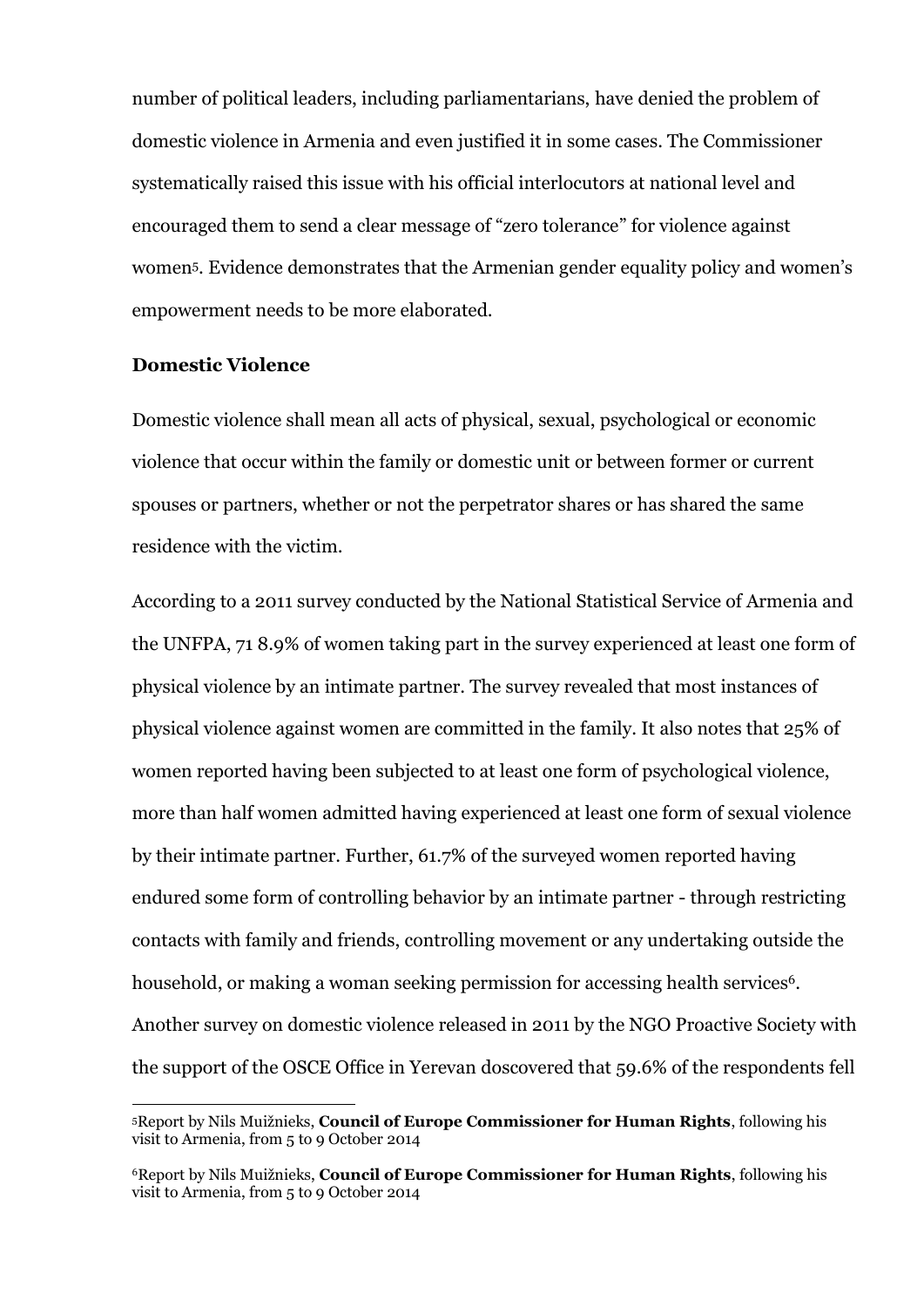a victim to domestic violence during their lifetime7. According to the data provided by the Armenian Police Service, 2054 cases of violence against women, including 580 cases of domestic violence, were recorded in 2013. For the first nine months of 2014, the police gave the figure of 1759 cases of violence against women, including 428 cases of domestic violence. NGOs documented seven death cases resulting from domestic violence in 2013 and twelve in 20148. MaroGuloyan committed suicide by hanging herself with the belt from her dressing gown, although the marks on her neck were inconsistent with hanging. Family members say Maro had been constantly subjected to violence by her husband<sup>i</sup> .

There is a view that domestic violence should be resolved within the family and talking about it in public is considered inappropriate and shameful. Many women experiencing domestic violence do not report it, either because they believe that domestic violence is a private matter, or mostly because they do not believe the police will do help. Due to the lack of information regarding criminal cases brought against perpetrators of violence against women, it could be said that the phenomenon remains largely unreported in Armenia.

Despite evidence that violence against women remains common, there are gaps in the national legislation from gender perspective. There are no separate laws on gender equality, domestic violence. Moreover, Armenia has no law criminalizing domestic violence. Armenia has not signed or ratified the Council of Europe 'Convention on preventing and combating violence against women and domestic violence9'.

<sup>9</sup>[http://www.coe.int/en/web/conventions/full-list/-](http://www.coe.int/en/web/conventions/full-list/-/conventions/treaty/210/signatures?p_auth=P47lNQDk)

<u>.</u>

<sup>7</sup>Report by Nils Muižnieks, **Council of Europe Commissioner for Human Rights**, following his visit to Armenia, from 5 to 9 October 2014

<sup>8</sup>Report by Nils Muižnieks, **Council of Europe Commissioner for Human Rights**, following his visit to Armenia, from 5 to 9 October 2014

[<sup>/</sup>conventions/treaty/210/signatures?p\\_auth=P47lNQDkC](http://www.coe.int/en/web/conventions/full-list/-/conventions/treaty/210/signatures?p_auth=P47lNQDk)hart of signatures and ratifications of Treaty 210 Council of Europe Convention on preventing and combating violence against women and domestic violence Status as of 03/03/2016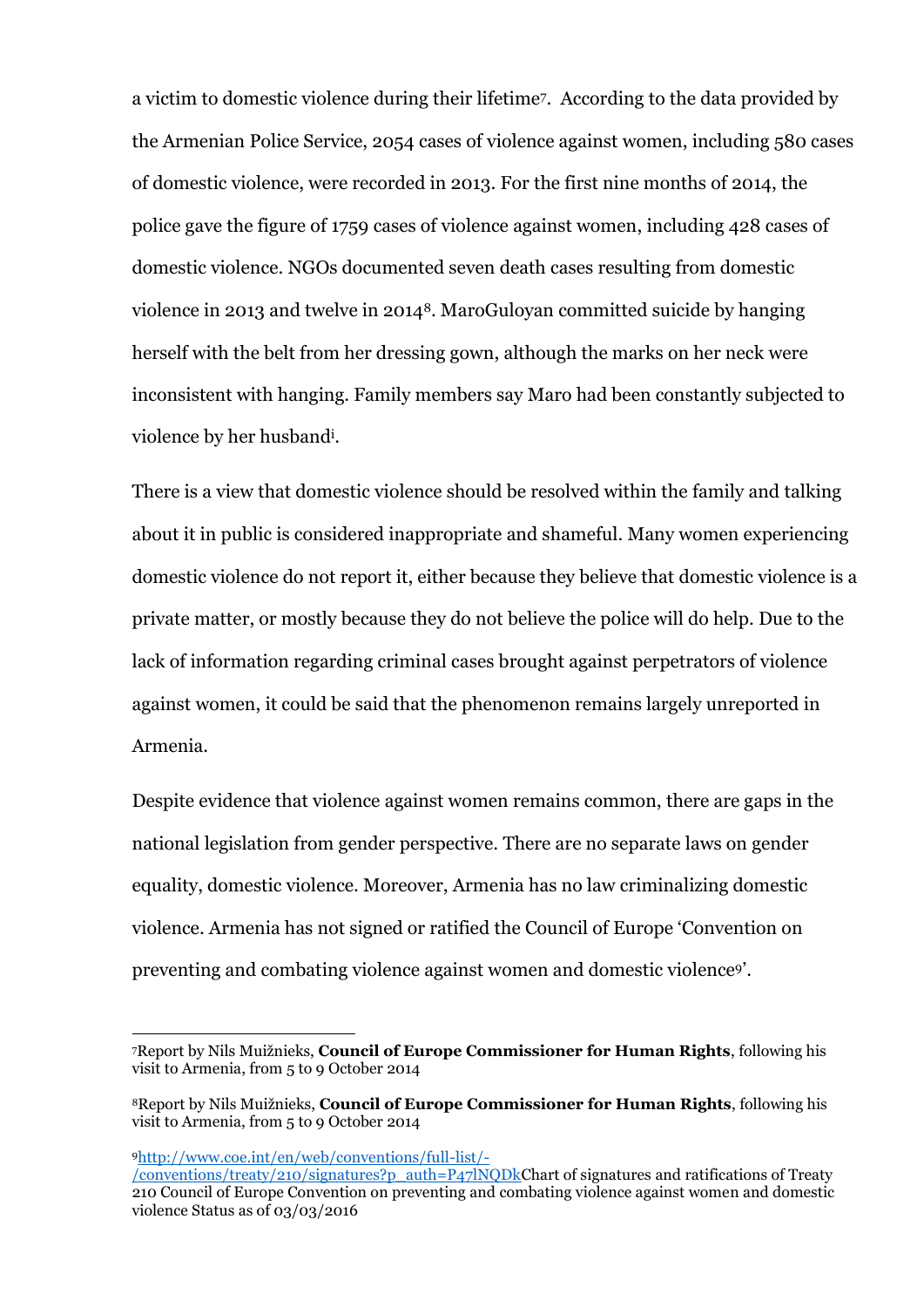The 2011 survey conducted by the National Statistical Service of Armenia and the UNFPA also highlights such ways of violence against women as economic disempowerment, including economic deprivation (e.g. withholding of money, confiscation of earnings and savings, forbidding a woman to work)10. Marine has decided to live in a burned-out car with her 2-year-old daughter after she got a divorce because her husband repeatedly beat herii . Mariam Gevorgyan, 21, was abused by her husband and mother-in-law<sup>iii</sup>. Kristine was kidnapped by her husband, and then left after he moved to Russia. Kristina's family refused to take her backiv .

The raise of public awareness is not enough to resolve this problem, the adequate law should be adopted. General support services such as psychological counselling, shelters, financial assistance, housing, assistance to find employment, should be employed. Investigation into and prosecution of some offences shall not be wholly dependent upon a report or a complaint filed by a victim and that proceedings may continue even if the victim withdraws it.

#### **Anonymous threats**

<u>.</u>

In Armenia, women's rights defenders are vulnerable to gender-specific threats and violence, especially when they challenge patriarchal values, sexist stereotypes and the traditional perception of gender roles.

On 5 November, staff of the NGO Women's Resource Centre and other women's rights activists were threatened and verbally assaulted as they were leaving a court room where they had been assisting a victim of domestic violence. In 2013, the Women's Resource Centre had received anonymous death threats following its calls for gender equality

<sup>10</sup>Report by Nils Muižnieks, **Council of Europe Commissioner for Human Rights**, following his visit to Armenia, from 5 to 9 October 2014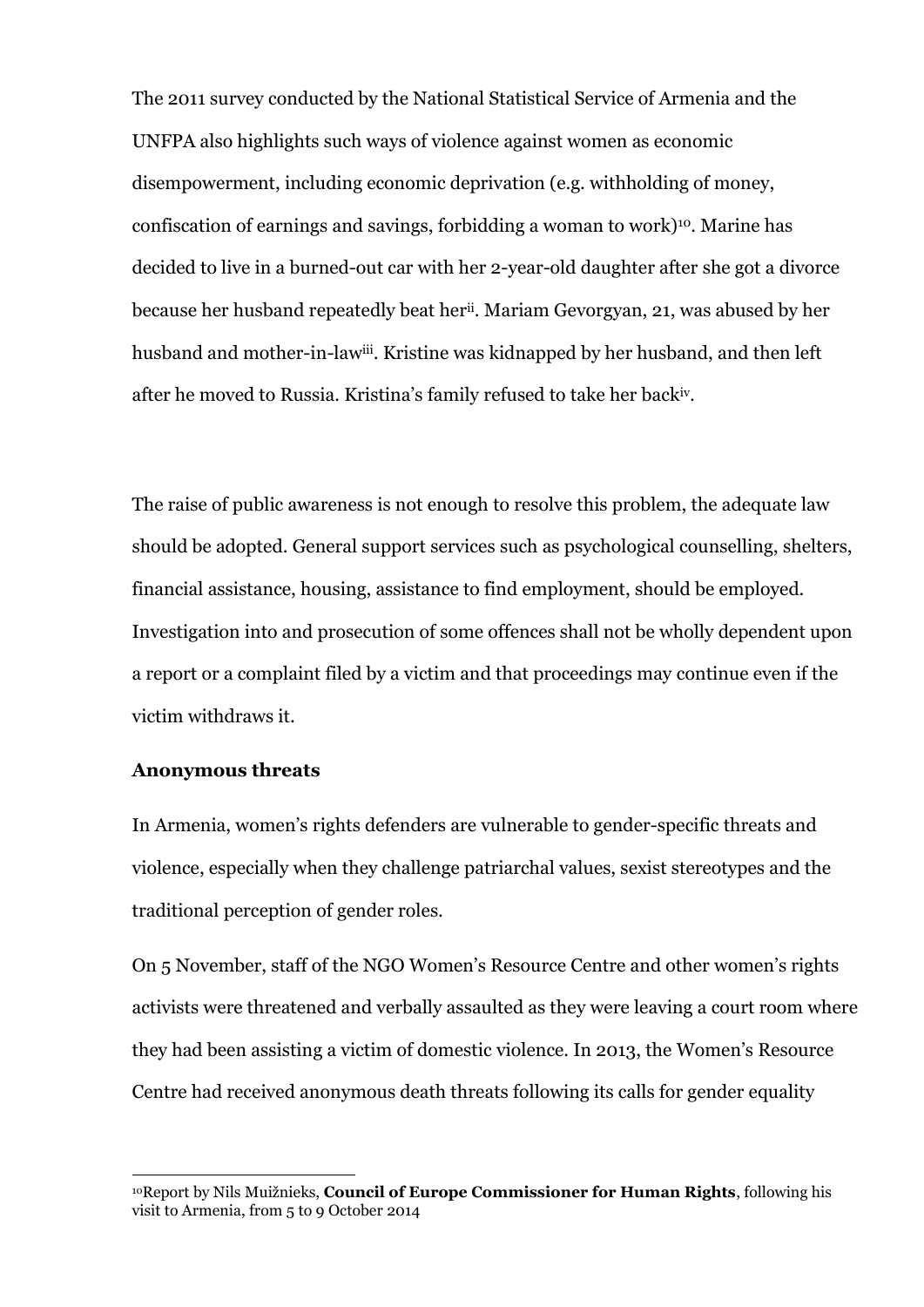legislation. No effective investigations into either of these incidents had been conducted by the end of the year<sup>11</sup>.

## **The Yazidis women's rights**

The Yazidis constitutes 1.1% of the total Armenian population<sup>12</sup>.

Right to education of the Yazidis women is often violated. Representatives of nongovernmental organization National Union of Yezidis "Sinjar" Zemfira Kalashyan and Boris Murazi point out that the majority of the Yazidi women do not even graduate from school. Early marriages became commonplace among the Yazidis community of Armenia. The opinion of the old leaders of the community considerably contributes to such a situation. They took a stand against the law that sets a minimum age for marriage - 18 years.The United Nations Population Fund (UNFPA) reports that early marriage is practiced in Armenia, particularly among ethnic minority communities13.

In many cases, the negligence of government agencies also lead to the infringement of the right to education by the Yazidis women. «In the Yazidis villages, many parents do not allow their daughters going to school from 5<sup>th or</sup>6<sup>th</sup> grades. The Ministry of Education and Science of Armenia never tried to explain to the parents that they violate the law and the rights of their children, and that they are responsible for that. It is inappropriate to think that the non-attendance at school and ignorance among women is a part of the national tradition of the Yazidis people. This has been well proven in the years of the Soviet Union, when the Yazides women manifested themselves in different spheres ", - assert Kalashyan and Murazi in their article14.

<sup>&</sup>lt;u>.</u> <sup>11</sup>**Amnesty International Report 2014-2015**, p62

<sup>12</sup>[http://www.indexmundi.com/armenia/demographics\\_profile.html](http://www.indexmundi.com/armenia/demographics_profile.html) <sup>13</sup>UNFPA (2014b)

<sup>14</sup>[file:///F:/Armenia/%D0%92%20%D0%90%D1%80%D0%BC%D0%B5%D0%BD%D0%B8%D0%B8%2](file:///F:/Armenia/Ð%20ÐÑÐ¼ÐµÐ½Ð¸Ð¸%20Ð½Ð°ÑÑÑÐ°ÐµÑÑÑ%20Ð¿ÑÐ°Ð²Ð¾%20ÐµÐ·Ð¸Ð´Ð¾Ðº%20Ð½Ð°%20Ð¾Ð±ÑÐ°Ð·Ð¾Ð²Ð°Ð½Ð¸Ðµ%20_%20Epress%20News.html) [0%D0%BD%D0%B0%D1%80%D1%83%D1%88%D0%B0%D0%B5%D1%82%D1%81%D1%8F%20%D0%](file:///F:/Armenia/Ð%20ÐÑÐ¼ÐµÐ½Ð¸Ð¸%20Ð½Ð°ÑÑÑÐ°ÐµÑÑÑ%20Ð¿ÑÐ°Ð²Ð¾%20ÐµÐ·Ð¸Ð´Ð¾Ðº%20Ð½Ð°%20Ð¾Ð±ÑÐ°Ð·Ð¾Ð²Ð°Ð½Ð¸Ðµ%20_%20Epress%20News.html) [BF%D1%80%D0%B0%D0%B2%D0%BE%20%D0%B5%D0%B7%D0%B8%D0%B4%D0%BE%D0%BA%](file:///F:/Armenia/Ð%20ÐÑÐ¼ÐµÐ½Ð¸Ð¸%20Ð½Ð°ÑÑÑÐ°ÐµÑÑÑ%20Ð¿ÑÐ°Ð²Ð¾%20ÐµÐ·Ð¸Ð´Ð¾Ðº%20Ð½Ð°%20Ð¾Ð±ÑÐ°Ð·Ð¾Ð²Ð°Ð½Ð¸Ðµ%20_%20Epress%20News.html) [20%D0%BD%D0%B0%20%D0%BE%D0%B1%D1%80%D0%B0%D0%B7%D0%BE%D0%B2%D0%B0%](file:///F:/Armenia/Ð%20ÐÑÐ¼ÐµÐ½Ð¸Ð¸%20Ð½Ð°ÑÑÑÐ°ÐµÑÑÑ%20Ð¿ÑÐ°Ð²Ð¾%20ÐµÐ·Ð¸Ð´Ð¾Ðº%20Ð½Ð°%20Ð¾Ð±ÑÐ°Ð·Ð¾Ð²Ð°Ð½Ð¸Ðµ%20_%20Epress%20News.html) [D0%BD%D0%B8%D0%B5%20\\_%20Epress%20News.html](file:///F:/Armenia/Ð%20ÐÑÐ¼ÐµÐ½Ð¸Ð¸%20Ð½Ð°ÑÑÑÐ°ÐµÑÑÑ%20Ð¿ÑÐ°Ð²Ð¾%20ÐµÐ·Ð¸Ð´Ð¾Ðº%20Ð½Ð°%20Ð¾Ð±ÑÐ°Ð·Ð¾Ð²Ð°Ð½Ð¸Ðµ%20_%20Epress%20News.html)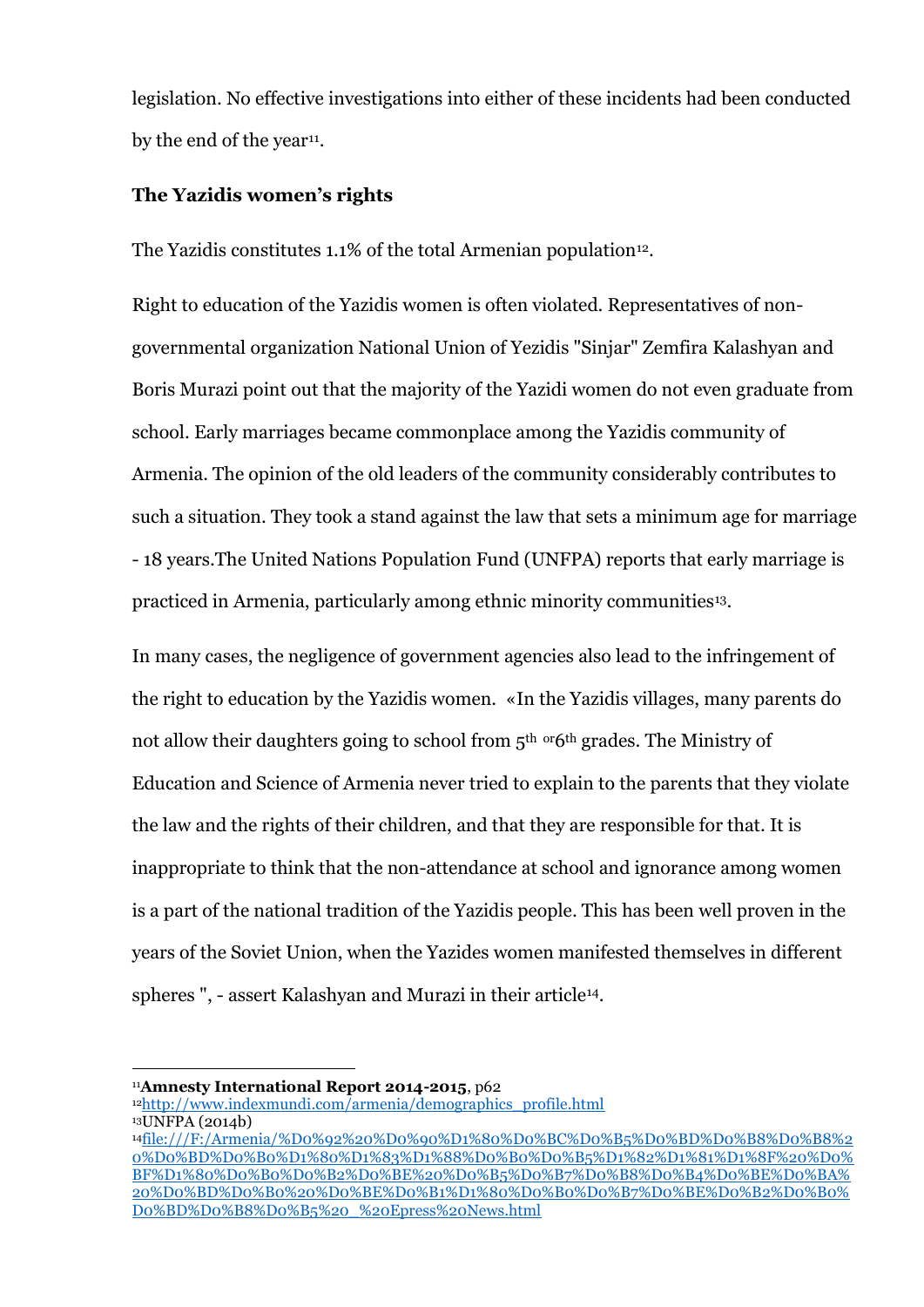## **Prenatal sex selection**

<u>.</u>

Abortion is available on demand in Armenia for the first 12 weeks of a pregnancy. After the 12 weeks, abortion is available under certain circumstances including health and social grounds with the consent of a doctor<sup>15</sup>. However, the sex-selective abortions are increasing in Armenia and are skewing the gender balance<sup>16</sup>. The study showed the sexat-birth ratio in Armenia to be skewed at 114 boys to 100 girls in 2012, while the accepted normal biological ratio is 102-106 boys to 100 girls<sup>17</sup>. Whereas the normal sexratio at birth ranges from 102-106 males to 100 females, in 2011, the Council of Europe Parliamentary Assembly found that the rate stood at 112 to 100 in Armenia. A 2013 United Nations Population Fund (UNFPA) report gave the figure of 114-115 to 100 for Armenia. It appears that the region of Gegharkunik has the most skewed sex ratio (up to 124 to 100). Resort to pre-natal sex-selection, i.e. selective abortions of female foetuses, is especially likely in families who already have three or four girls<sup>18</sup>.

The sex-selective abortions are closely related to the violation of women's rights (Article 39 of the Istanbul Convention), as many women, if they are expecting girls, are forced to do abortion by husband or other family members. Among the reasons for son preference in Armenia is a patriarchal culture, 'based on a patrilineal kinship system'. Prenatal sex selection is deeply embedded in cultural norms, which attribute a lower value to girls in comparison with boys19.This practice is not only deprives women of their rights to have children, but also may harm them adversely.

19[http://www.un.am/up/library/Sex%20Imbalance%20report\\_eng.pdf\(](http://www.un.am/up/library/Sex%20Imbalance%20report_eng.pdf)Guilmoto, C.Z. (2013)

<sup>15</sup>United Nations Department of Economic and Social Affairs, Population Division (2013) <sup>16</sup>2011 study by the UNFPA Armenia Country Office <sup>17</sup>UN Fact sheet

<sup>1818</sup>Report by Nils Muižnieks, **Council of Europe Commissioner for Human Rights**, following his visit to Armenia, from 5 to 9 October 2014